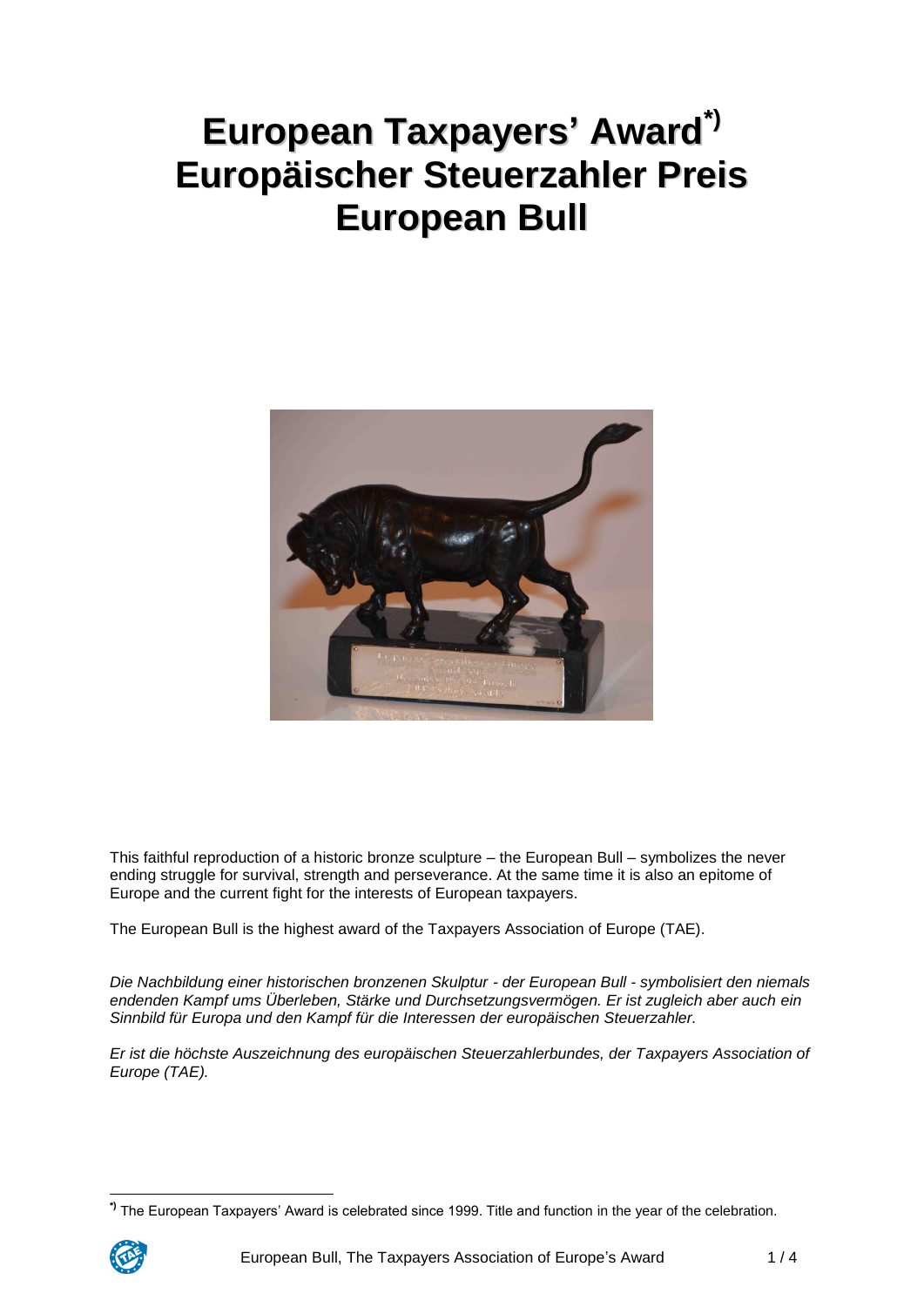## **Award winners**

## **2013**

#### **Michel Barnier**

EU Commissioner for Single Market

#### **Dr Inge Graessle, MEP**

 Member of the Committees on Budgets and Budgetary Controlo of European Parliament

## **2011**

#### **Mario Monti**

 $\triangleright$  Prime Minister of Italy

## **2010**

#### **Viviane Reding** > Vice-President European Commission

## **2009**

#### **Dr. Boyko Borrissov**

 $\triangleright$  Prime Minister of Bulgaria

## **2008**

#### **Neelie Kroes European Commissioner for Competition**

#### **Franz-Hermann Brüner**

Director General OLAF

## **2007**

#### **Mariann Fischer Boel**

 $\triangleright$  European Commissioner for Agriculture and Rural Development

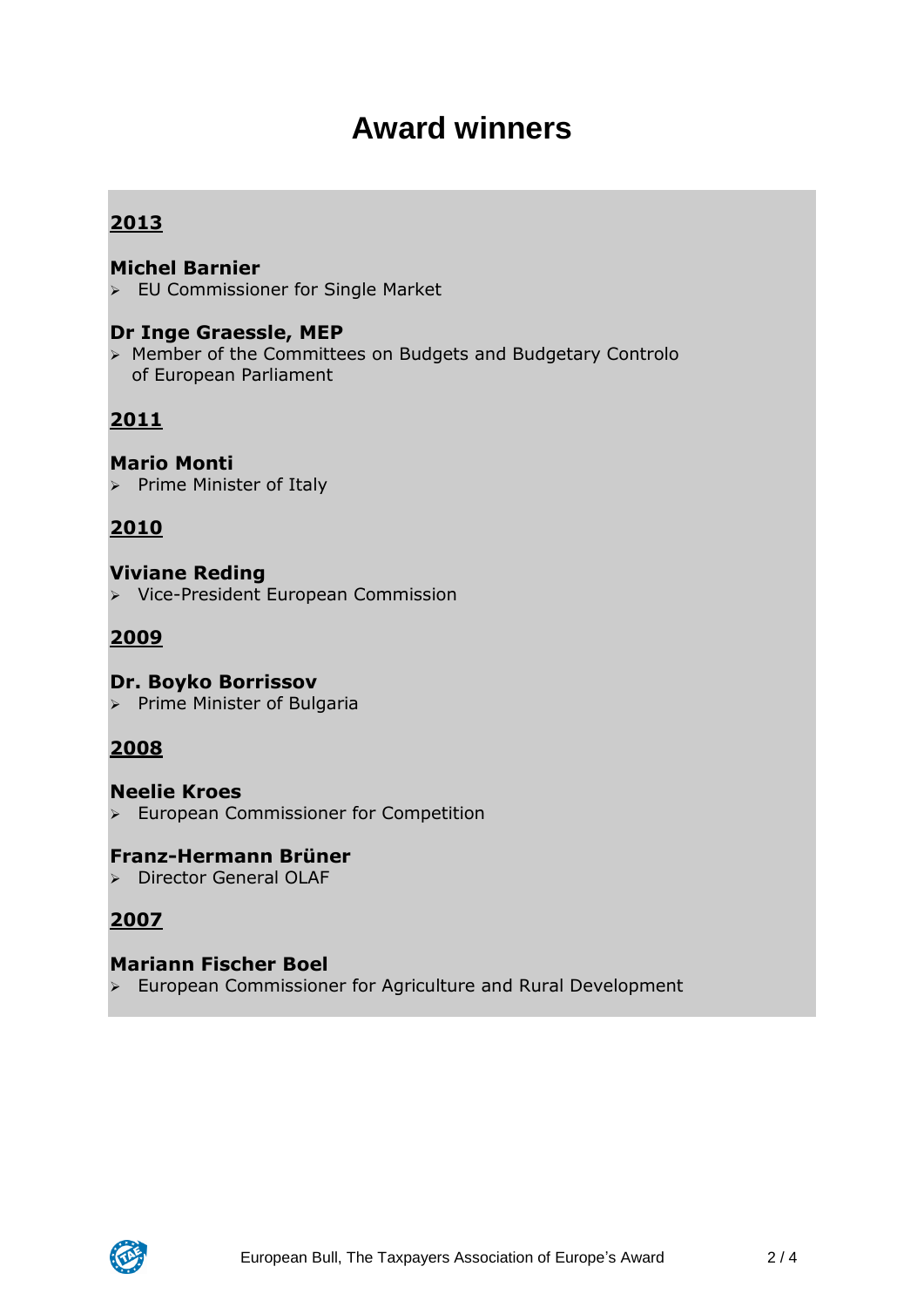## **2006**

#### **Hubert Gorbach**

 $\triangleright$  Deputy Chancellor and Federal Minister for Transport, Innovation and Technology

#### **Dr Luis Durnwalder**

 President of the Autonomous Province of Bolzano/Bozen and the Region of Trentino South-Tirol

## **2005**

#### **Ivan Mikloš**

Deputy Prime Minister of the Slovak Republic, Minister for Finance

#### **Dr Ingo Friedrich**

Vice-President of European Parliament, MEP

## **2004**

#### **Dr Wolfgang Schüssel**

 $\triangleright$  Chancellor of the Republic of Austria

## **2003**

#### **Mary Harney**

 Deputy Prime Minister of Ireland – Tánaiste, Minister for Enterprise, Trade and Employment

#### **HIH Dr Otto von Habsburg**

> International President of the Pan European Union former MEP

## **2002**

#### **Jean Claude Juncker**

> Prime Minster of Luxembourg

#### **Bodo Hombach**

 former Special Coordinator of the Stability Pact for South Eastern Europe Manager Westdeutsche Allgemeine Zeitung